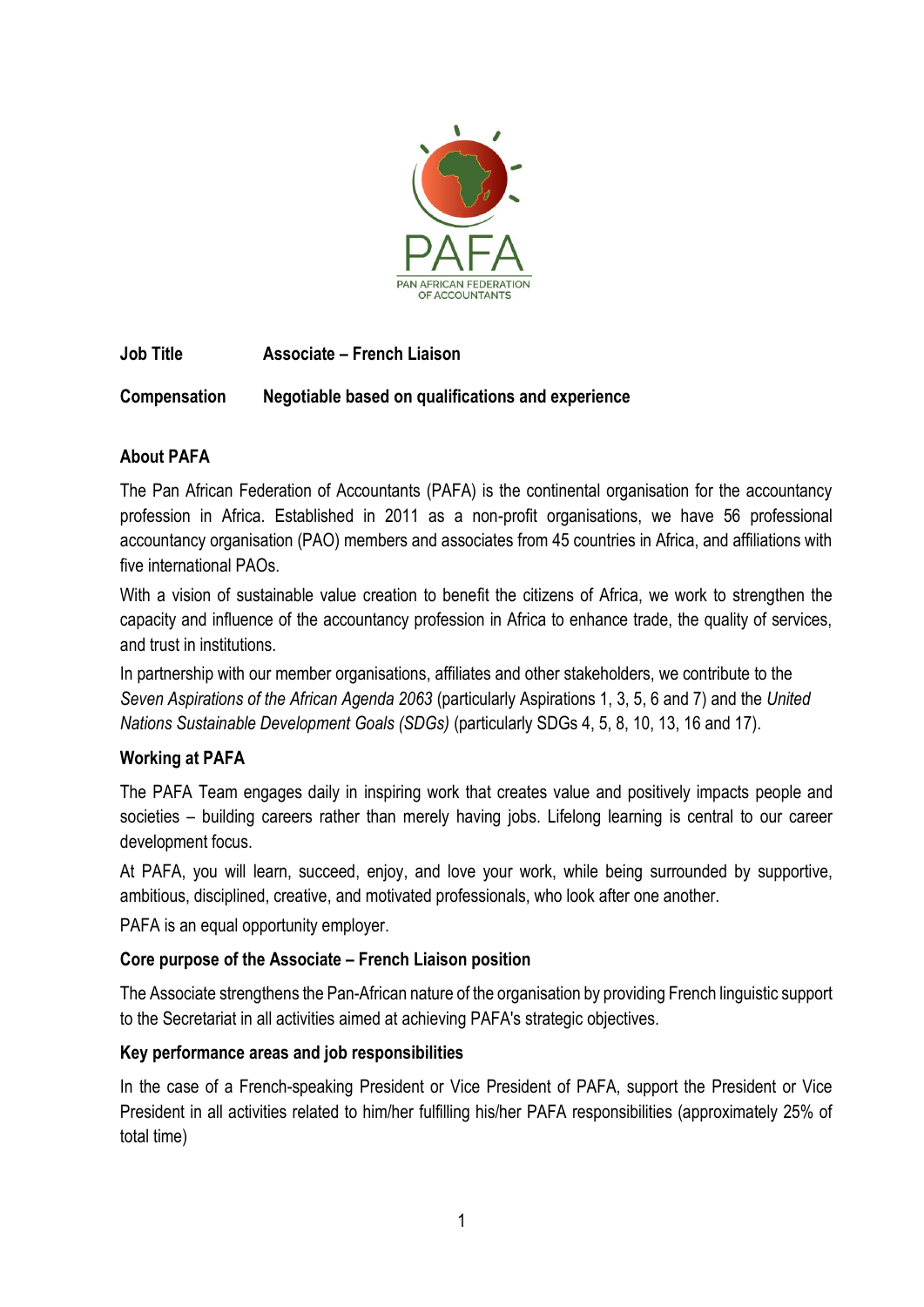Contribute unique perspectives of the PAOs, accountancy profession, and key stakeholders in the accountancy ecosystem in French-speaking countries in Africa to:

- The development of the PAFA [strategy,](https://pafaafrica.sharepoint.com/:b:/g/EbSWgcwmTOpAv_ftcwxyLrMBLp34rQzG06d8UsJeRgcB9g?e=y83kkF) risk assessment, [plan and budget](https://pafaafrica.sharepoint.com/:b:/g/EfE1tVurD4xHnZArIHxa9WYByKb31CshOKa2Q7_W7wspWQ?e=2DwqMz)
- The development and implementation of the activity plan(s) for the various areas of strategic focus
- The promotional and sponsorship activities and technical programme of the Africa Congress of **Accountants**

Establish and maintain strong relations with PAFA member organisations in French-speaking countries to advance the implementation of the various activity plans

Promote the services rendered under the various activity plans in French-speaking countries in Africa to ensure they are utilised and their intended outcomes / impacts are realised

Build and maintain a PAFA French glossary of terms; translate into French relevant PAFA documents, agendas and papers for PAFA Board and Committee meetings, and relevant communications with PAFA member organisations and other stakeholders; and provide French interpretation during meetings

Manage the relationship with the French translation and interpretation service provider(s)

Assist with the annual stakeholder engagement / satisfaction survey and analysis, including recommendations for the strategy and implementation plan

#### **Qualification**

A relevant Higher Education (or equivalent) qualification, a focus on international affairs would be an advantage

## **Experience**

At least three years engagement with PAOs in French-speaking countries

#### **Working requirements**

Fluency in spoken and written English and French

Willingness and ability to work in any location in Africa

Willingness and ability to undertake travel in Africa

#### **Interest and motivation**

Passionate about the role of the accountancy profession in creating value for the citizens of Africa

## **Knowledge, skills and behavioural competencies**

Knowledge of multi-cultural issues, with a particular focus on French-speaking countries

Strong team player

Strategic and critical thinker | Future focused

Ethical | Fair

Neutral | Independent